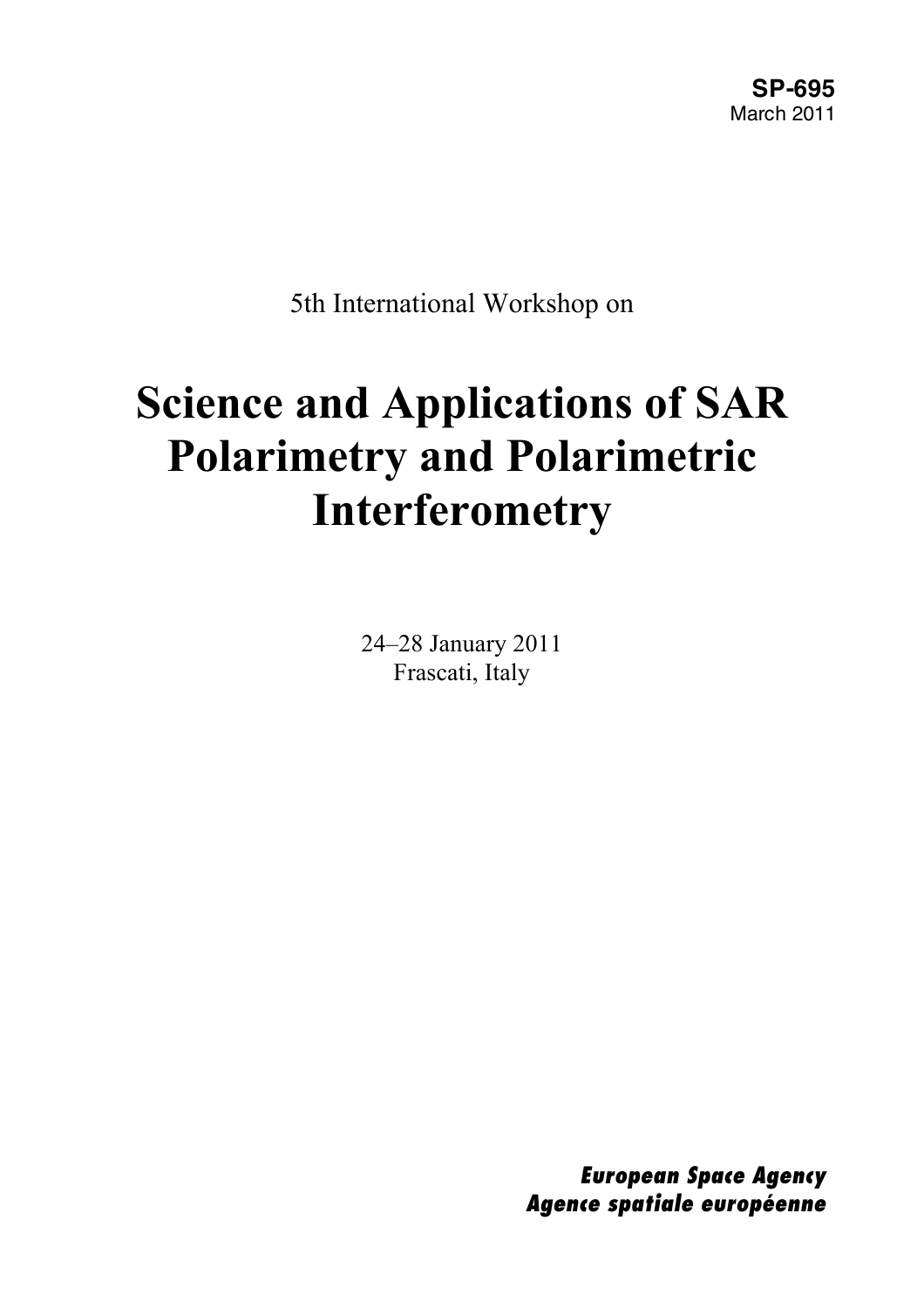ESA Organising Committee Y.‐L. Desnos, A. Minchella, M. Engdahl, M. Davidson, N. Miranda, B. Rosich

Scientific Committee W.-M. Boerner, University of Illinois, US S.R Cloude, AEL Consultants, UK W. Dierking, Alfred Wegener Inst. for Polar & Marine Research, DE C. Erxue, Chinese Academy of Forestry, CN A. Freeman, JPL, US I. Hajnsek, DLR, DE T. Le Toan, ESBIO, FR P. Lombardo, Univ. of Rome, La Sapienza, IT A. Moreira, DLR, DE S. Chalifoux, CSA, CA K.P. Papathanassiou, DLR, DE E. Pottier, Univ. of Rennes 1, UFR S.P.M, FR M. Sato, Tohoku Univ., JP C. Lopez‐Martinez, BarcelonaTech, UPC, ES C. Schmullius, Friedrich‐Schiller Univ. Jena, DE M. Shimada, EORC/JAXA, JP H. Skriver, Technical Univ. of Denmark, DK J.‐C. Souyris, CNES, FR R. Touzi, CCRS, CA D. Weydahl, Norwegian Defence Research Establishment, NO W.M. Moon, Univ. of Manitoba, CA Y. Yamaguchi, Niigata Univ., JP A. Monti Guarnieri, POLIMI, IT S. Quegan, Univ. of Sheffield, UK T. Ainsworth, U.S. Naval Research Laboratory, US I. Woodhouse, Univ. of Edinburgh, UK L. Ferro‐Famil, Univ. de Rennes 1, France S. Hensley, NASA Jet Propulsion Laboratory, US P. Dubois, ONERA, FR

- W. Hong, Chinese Academy of Sciences (IECAS), CN
- A. Coletta, ASI, IT

| Publication                  | Proc. 'PollnSAR 2011, 5th Int. Workshop on Science and Applications<br>of SAR Polarimetry and Polarimetric Interferometry', Frascati, Italy<br>(ESA SP-695, March 2011) |
|------------------------------|-------------------------------------------------------------------------------------------------------------------------------------------------------------------------|
| <b>Edited by</b>             | H. Lacoste<br><b>ESA Communications</b>                                                                                                                                 |
| Published and distributed by | <b>ESA Communications</b><br>ESTEC, Noordwijk, The Netherlands                                                                                                          |
| Price                        | <b>EUR 50</b>                                                                                                                                                           |
| <b>ISBN</b><br><b>ISSN</b>   | 978-92-9092-259-9<br>1609-042X                                                                                                                                          |
| Copyright                    | © 2011 European Space Agency                                                                                                                                            |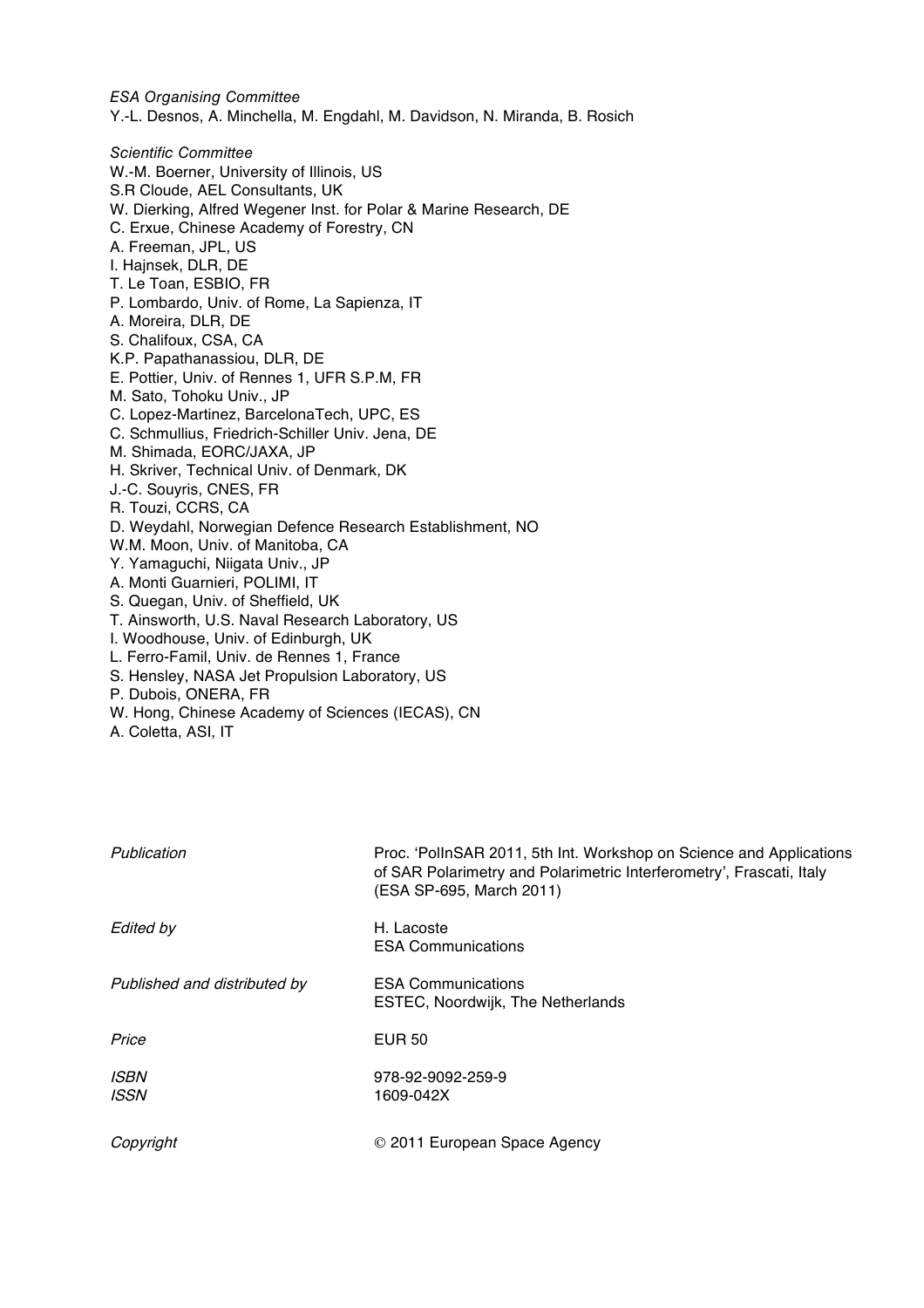### **CONTENTS**

#### **Missions**

SMOS Polarimetric Mode *M. Martín*‐*Neira, R. Oliva & R. Castro*

#### **Calibration & Data Quality**

Severe Radio Frequency Interference in PALSAR Images *A.P. Doulgeris & F.J. Meyer*

High Precision Assessment and Calibration of Polarimetric RADARSAT-2 Using Transponder Measurements *R. Touzi, R.K. Hawkins & S. Côté*

#### **Applications on Urban**

An Advanced Method for the Three‐Component Decomposition Applied to Azimuthally Inclined Objects *S. Kusano, M. Watanabe & M. Sato*

Coherence Optimization for Estimation of Building Heights on a Segmented High Resolution PolInSAR Urban Area *E. Colin*‐*Koeniguer & N. Trouvé*

3D Rendering of High Resolution PolInSAR Urban Area *N. Trouvé, E. Colin*‐*Koeniguer & H. Cantalloube*

Improved Tomographic SAR Focusing Using Automatic Baseline Error Compensation *Y. Huang, L. Ferro*‐*Famil & F. Lombardini*

Natural Environment Characterization Using Hybrid Tomographic Aproaches *Y. Huang, L. Ferro*‐*Famil & A. Reigber*

#### **Polarimetric Interferometry (PolInSAR)**

An Assessment of the PolInSAR Performance of Tandem‐X for Forestry Applications *S.R. Cloude*

Forest Characterisation by Means of TerraSAR‐X and TanDEM‐X Polarimetric Interferometric Data *F. Kugler, I. Hajnsek & K. Papathanassiou*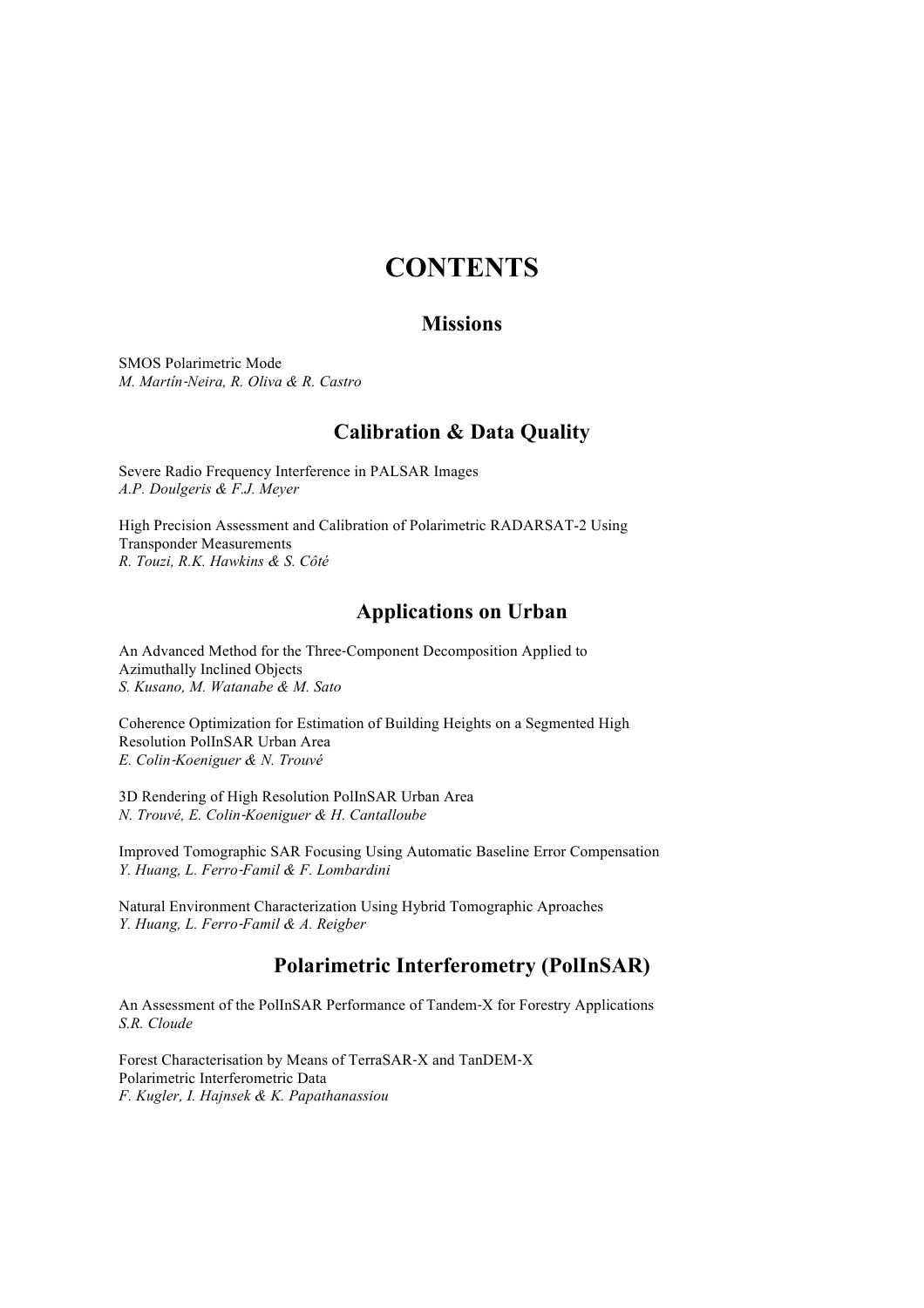New Test for Target Stationarity for POLInSAR Applications *A. Marino & S.R. Cloude*

Overview and Applications of UAVSAR's Multi‐Squint Polarimetric Imaging Mode *S. Hensley, C. Chen, T. Michel et al.*

Two‐Layered Forest Models in Multi-Baseline PolInsSAR *S. Tebaldini & F. Rocca*

Dependence of Polarimetric Scattering Mechanisms on Land Cover *D.K. Atwood & F. Meyer*

Temporal and Volume Effects in Polarimetric SAR Interferometry *M. Lavalle & M. Simard*

#### **Applications on Soil Moisture/Wetlands**

A Hybrid Decomposition for Soil Moisture Estimation under Vegetation Cover Using Polarimetric SAR *T. Jagdhuber, I. Hajnsek, K.P. Papathanassiou & A. Bronstert*

Peatland Subsurface Water Flow Monitoring Using Polarimetric L-Band PALSAR *R. Touzi, G. Gosselin, J. Li & R. Brook*

Extraction of Benthic Fauna Habitat in Tidal Flats Using Multi‐Frequency Polarimetric SAR Data *B.-H. Choe, D-j. Kim, J.-H. Hwang, W.M. Moon*

Soil Moisture Retrieval in Alpine Grassland and Pasture by Using Support Vector Regression Techniques and Polarimetric RADARSAT2 Images *L. Pasolli, C. Notarnicola, L. Bruzzone et al.*

#### **Polarimetry & PSI – Tomography**

Polarimetric Stationarity Criteria Applied to the Selection of Pixel Scatterers Candidates *V.D. Navarro Sanchez & J.M. Lopez-Sanchez*

Target Characterization and Interpretation of Deformation Using Persistent Scatterer Interferometry and Polarimetry *P. Dheenathayalan & R. Hanssen*

Application of Polarimetric Techniques in DinSAR Processing for Space Borne Subsidence Monitoring *D. Monells, J. Mallorquí, G. Centolanza & C. López*‐*Martínez*

#### **Methods**

Compact Polarimetry at the Moon: The Mini‐RF Radars *R.K. Raney, P. Spudis, J.R. Jensen et al.*

#### **Theoretical Modelling**

Bistatic Polarimetric SAR Decomposition in Terms of Roll‐Invariant Parameters *L. Bombrun*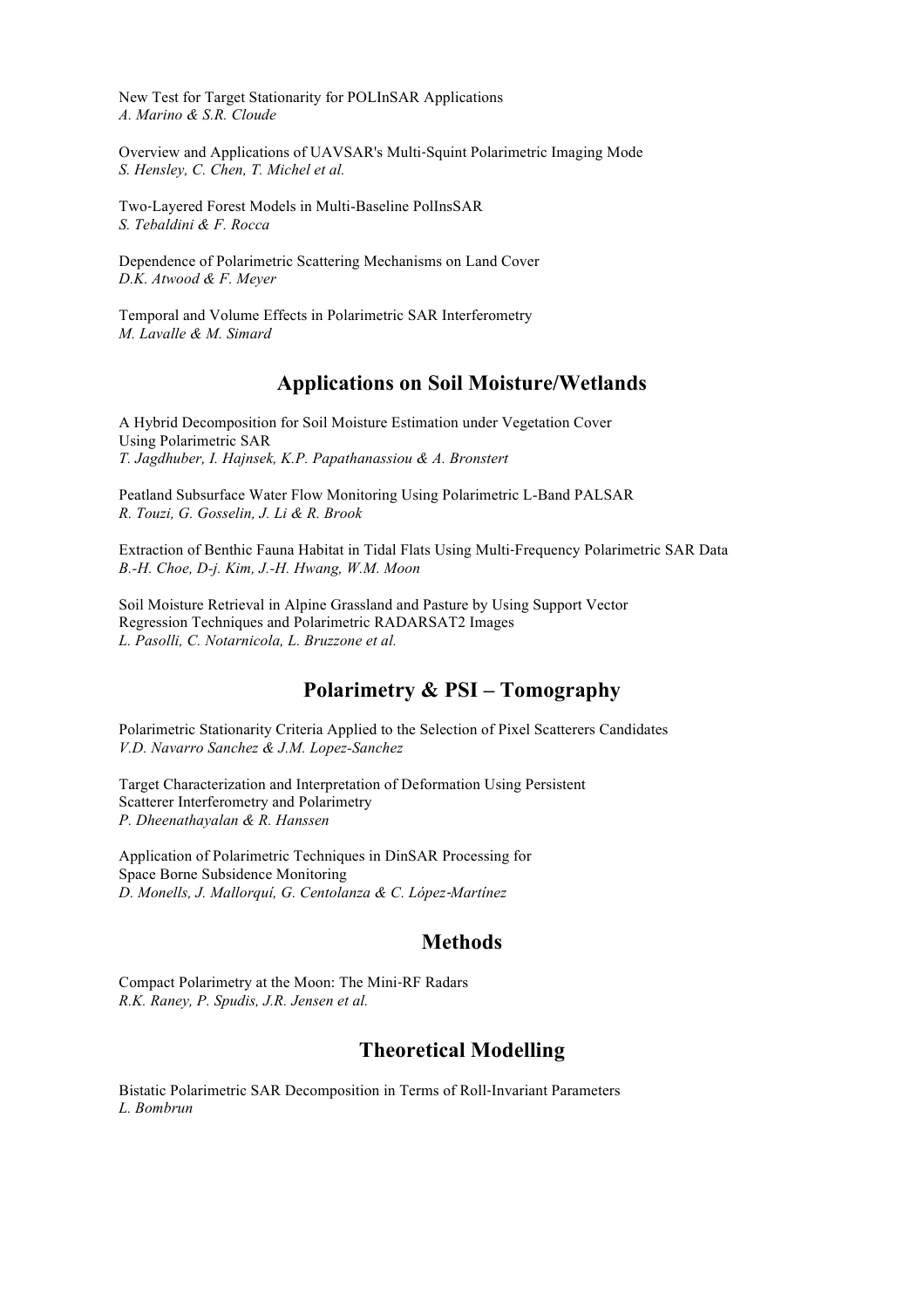PolSAR Speckle Filtering and Segmentation Based on Binary Partition Tree Representation *A. Alonso*‐*González, C. López*‐*Martínez & P. Salembier*

Heterogeneous Clutter Model for High Resolution Polarimetric SAR Data Parameter Estimation *G. Vasile, F. Pascal & J.-P. Ovarlez*

Hypothesis Tests in Complex Wishart Distributions *A.C. Frery, R.J. Cintra & A.D.C. Nascimento*

H/α Unsupervised Classification for Highly Textured PolInSAR Images Using Information Geometry of Covariance Matrices *P. Formont, J.P. Ovarlez, F. Pascal et al*

Lossless and Sufficient Ψ–Invariant Decomposition of Deterministic Target *R. Paladini, L. Ferro Famil, E. Pottier et al.*

On the Supremacy of Logging *S.N. Anfinsen*

#### **Applications on Ocean/Cryosphere & Hazards**

Potential of Polarimetric SAR Data for Snow Water Equivalent Estimation in Subarctic Regions *Y. Duguay & M. Bernier*

Ship Detection in Variable Sea States and Depolarised Sea Clutter: A Polarimetric Notch Filter *A. Marino & N. Walker*

Maximum Likelihood Shift Estimation Using High Resolution Polarimetric SAR Clutter Model *O. Harant, L. Bombrun, G. Vasile, et al.*

Polarimetric RADARSAT‐2 for River Freeze‐Up Monitoring; Preliminary Results *J.J. van der Sanden & H. Drouin*

COSMO SkyMed Multi‐Polarization SAR Data for Vessels Observation *F. Nunziata, M. Migliaccio & A. Montuori*

UAVSAR L‐Band Polarimetric Data to Analyze BP Oil Spill *M. Migliaccio, F. Nunziata & B. Holt*

A Physically-Based Oil Field Observation in Gulf of Mexico *A. Montuori, F. Nunziata, M. Migliaccio et al.*

#### **Applications on Forest**

Relating Biophysical Properties of Secondary Succession in Eastern Amazon Using ALOS/PALSAR Data *V. Liesenberg, R. Gloaguen & H. Heilmeier*

A Hybrid Model for Interferometric and Polarimetric P‐Band SAR Imaging of Forests *M.J. Soja & L.M.H. Ulander*

Forest Biomass Estimates from an Airborne Single‐Pass L‐Band PolInSAR System *B. Mercer, Q. Zhang, M. Schwaebisch, M. Denbina*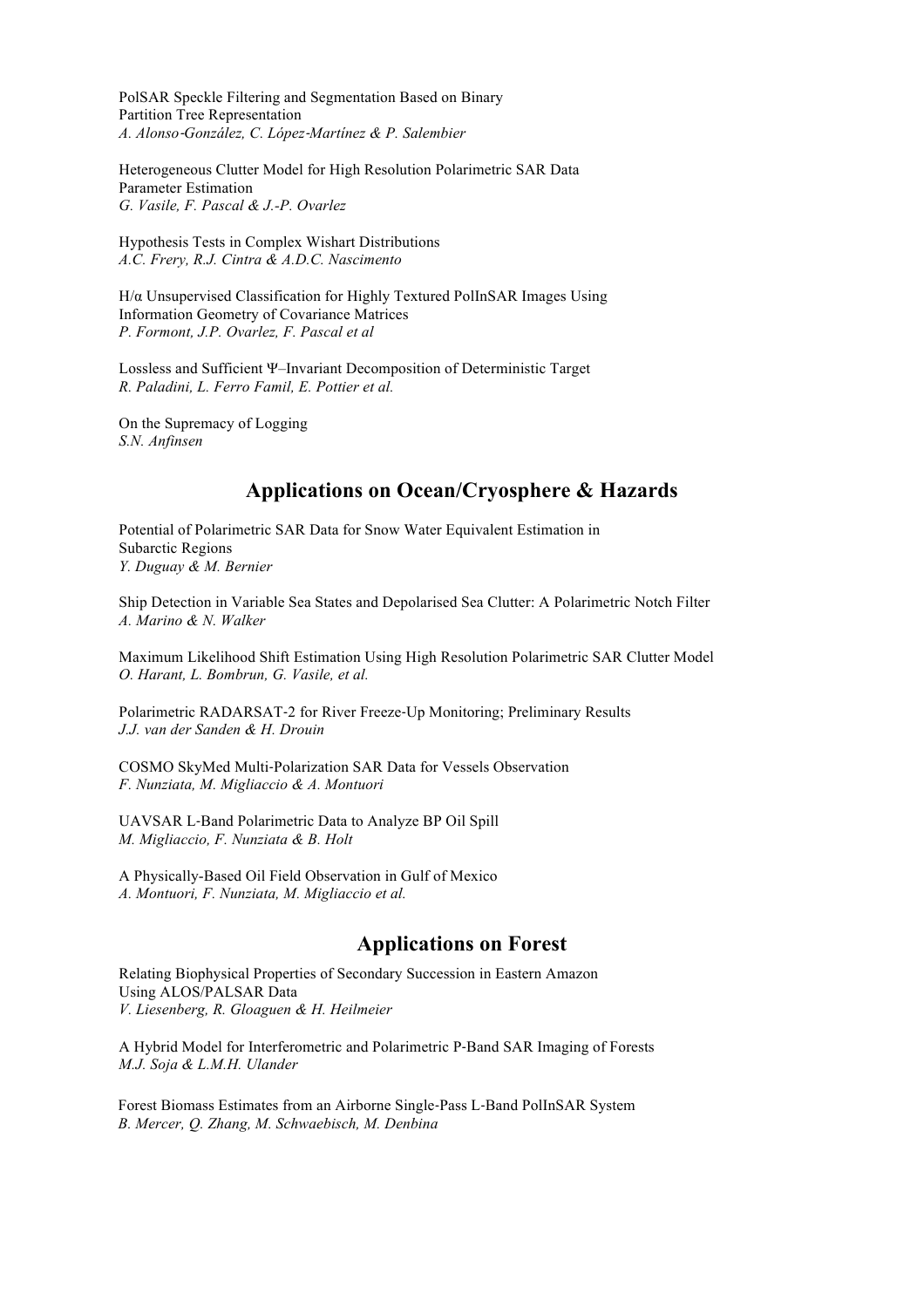Boreal Forest Biomass Estimation Using PolInSAR Vertical and Morphological Structure Indicators *M. Neumann, S.S. Saatchi, L.M.H. Ulander & J.E.S. Fransson*

#### **Applications on Agriculture**

Polarimetric Studies of Native Grasslands in Western Canada Using RADARSAT‐2 Imagery *J.R. Buckley & A.M. Smith*

Crop Change Assessment Using Polarimetric RADARSAT‐2 Data *C. Liu, J. Shang, P.W. Vachon & H. McNairn*

Retrieval of Rice Phenology by Means of SAR Polarimetry at C and X Band *J.M. Lopez*‐*Sanchez, J.D. Ballester*‐*Berman & S.R. Cloude* 

Fully Polarimetric SAR Mosaicing and Land Cover Classification in the Northern Taiga Region *O. Antropov, R. Yrjö, A. Lönnqvist & T. Häme*

Analysis on the Potential of L-Band PolSAR Data for Crop Monitoring *J.D. Ballester*‐*Berman & J.M. Lopez*‐*Sanchez*

#### **Airborne and Spaceborn PolInSAR Campaigns**

The TropiSAR Campaign in French Guiana: *In-Situ* and SAR Datasets and First PolInSAR Analysis *P. Dubois*‐*Fernandez, S. Daniel, A. Arnaubec et al.*

First Demonstration of Agriculture Height Retrieval with PolInSAR Airborne Data *J.M. Lopez*‐*Sanchez, J.D. Ballester*‐*Berman & I. Hajnsek*

ALOS‐Indonesia POL‐InSAR Experiment (AIPEX): A Capacity Development for REDD Application *M. Raimadoya, B. Trisassongko, L. Zakharova & N. Sarbini*

#### **Posters**

Standard Hough Transform and Line Segment Coordinates *N.V. Rodionova*

One Channel Image Texture Based Interpretation *N.V. Rodionova*

New Simple Decomposition Technique for Polarimetric SAR Images  *K.-y. Lee, Y. Oh & Y. Kim*

PolInSAR Complex Coherence Estimation Based on Similarity Test of Covariance Matrix *S.-W. Chen & M. Sato*

Recent Polarimetric SAR Models for Danube Delta Monitoring Using PALSAR Images *F.-C. Totir, G. Vasile, L. Bombrun et al.*

Comparison of ALOS/PalSAR Polarization Modes to Discriminate Land Use/Cover Classes in Eastern Amazon *V. Liesenberg, A. Wijaya & R. Gloaguen*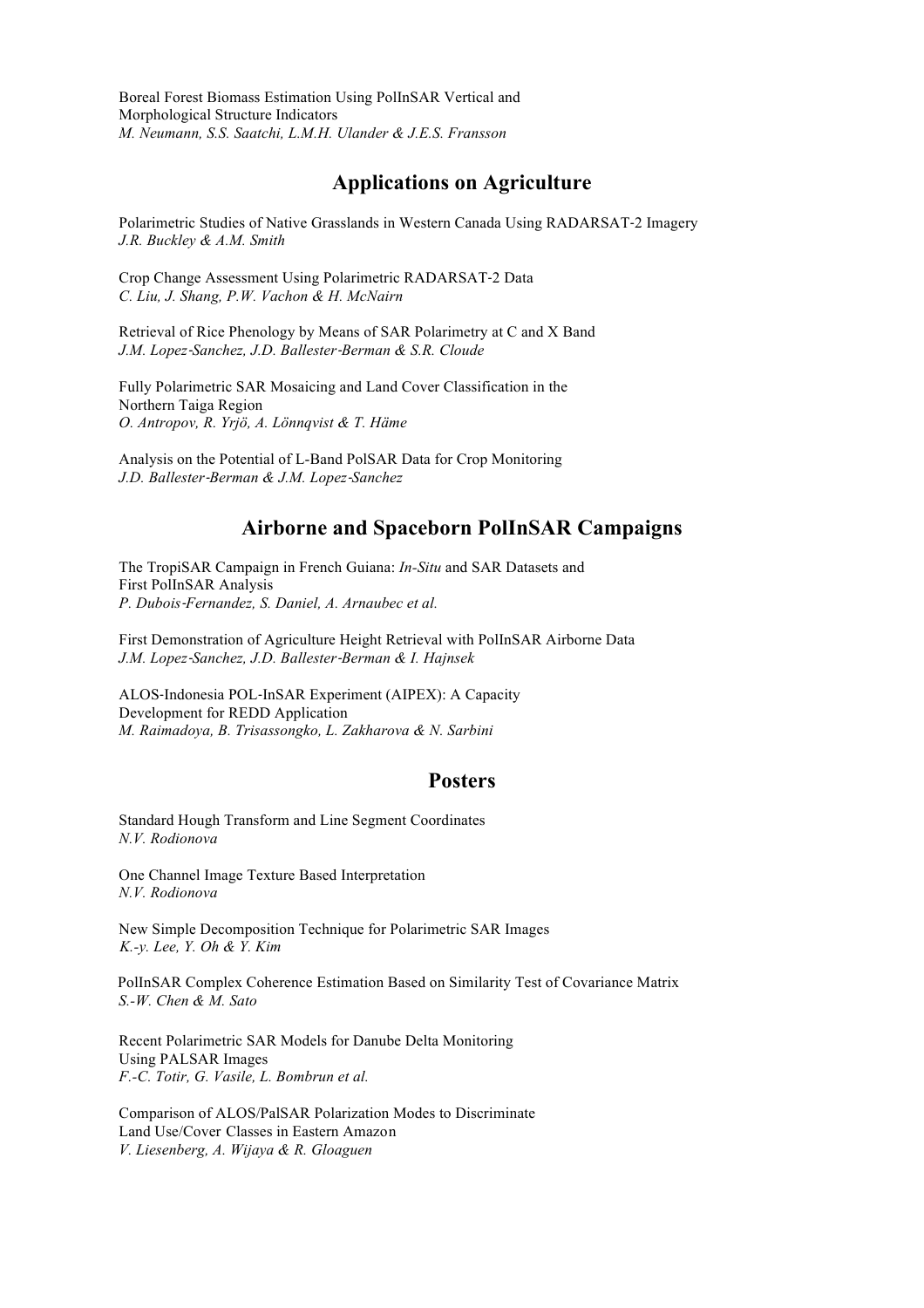Opium Field Detection in South Oxfordshire Using SAR Polarimetry *N. Walker & A. Marino*

Differential Shift Estimation in the Absence of Coherence: Performance Analysis and Benefits of Polarimetry *M. Villano & K.P. Papathanassiou*

Collective Network of Evolutionary Binary Classifiers for Polarimetric SAR Images *S. Kiranyaz, S. Uhlmann, T. Ince & M. Gabbouj*

Multitemporal PolSAR for Snow Cover Monitoring *O. Antropov, Y. Rauste & T. Häme*

Identifying Persistent Scatterers in Open and Natural Areas *A. Yitzhak, D.G. Blumberg & S.R. Rotman*

Energy‐Spectrum‐Based Adaptive Windowing for Speckle Filtering of PolSAR Data *W. Qi, Y. Li, W. Hong & Q. Yin*

Forest Structural Parameters and Growing Stock Volume (GSV) Retrieval in Thuringia Forest Using L‐Band Polarimetric Radar *T.A. Chowdhurry, C. Thiel & C. Schmullius*

Multibaseline Polarimetric SAR Interferometry Forest Height Inversion Approaches *S.K Lee, F. Kugler, K. Papathanassiou & I. Hajnsek*

Automated K‐Wishart Clustering of PolSAR Images *A.P. Doulgeris, S.N. Anfinsen & T. Eltoft*

Topographic Mapping with P‐Band SAR System of Wide Beam Width *D. Xia, Y. Li, W. Hong et al.*

Robust Estimation of the Vertical Structure of Forests with Coherence Tomography *M. Pardini & K.P. Papathanassiou*

Heterogeneous Clutter Models for Change Detection in PolSAR Imagery *X.-V. Phan, L. Bombrun, G. Vasile & M. Gay*

A Complete Coverage of Log‐Cumulant Space in Terms of Distributions for Polarimetric SAR Data *L. Bombrun, S.N. Anfinsen & O. Harant*

Characterization of Alpine Glaciers Using Fully‐Polarimetric TerraSAR‐X Data *M. J. Sanjuan-Ferrer, I. Hajnsek & K.P. Papathanassiou*

Leaf Area Index and Biomass Assessment over Tropical Peatland Forest Ecosystem Using ALOS PalSAR and Envisat ASAR Data *A. Wijaya, A. Susanti, V. Liesenberg et al.*

Boundary Detection with Stochastic Distances in Polarimetric Imagery *A.D.C. Nascimento, M.M. Horta & A.C. Frery*

Improved Target Detection in Polarimetric SAR Images by Use of Mellin Kind Statistics *S.N. Anfinsen, D. Tao & C. Brekke*

Preliminary Studies on the Detection of a NLOS Target in a 2D Urban Canyon Using PolInSAR Data *E. Colin-Koeniguer, N. Sar, L. Thirion-Lefevre & A. Mokadem*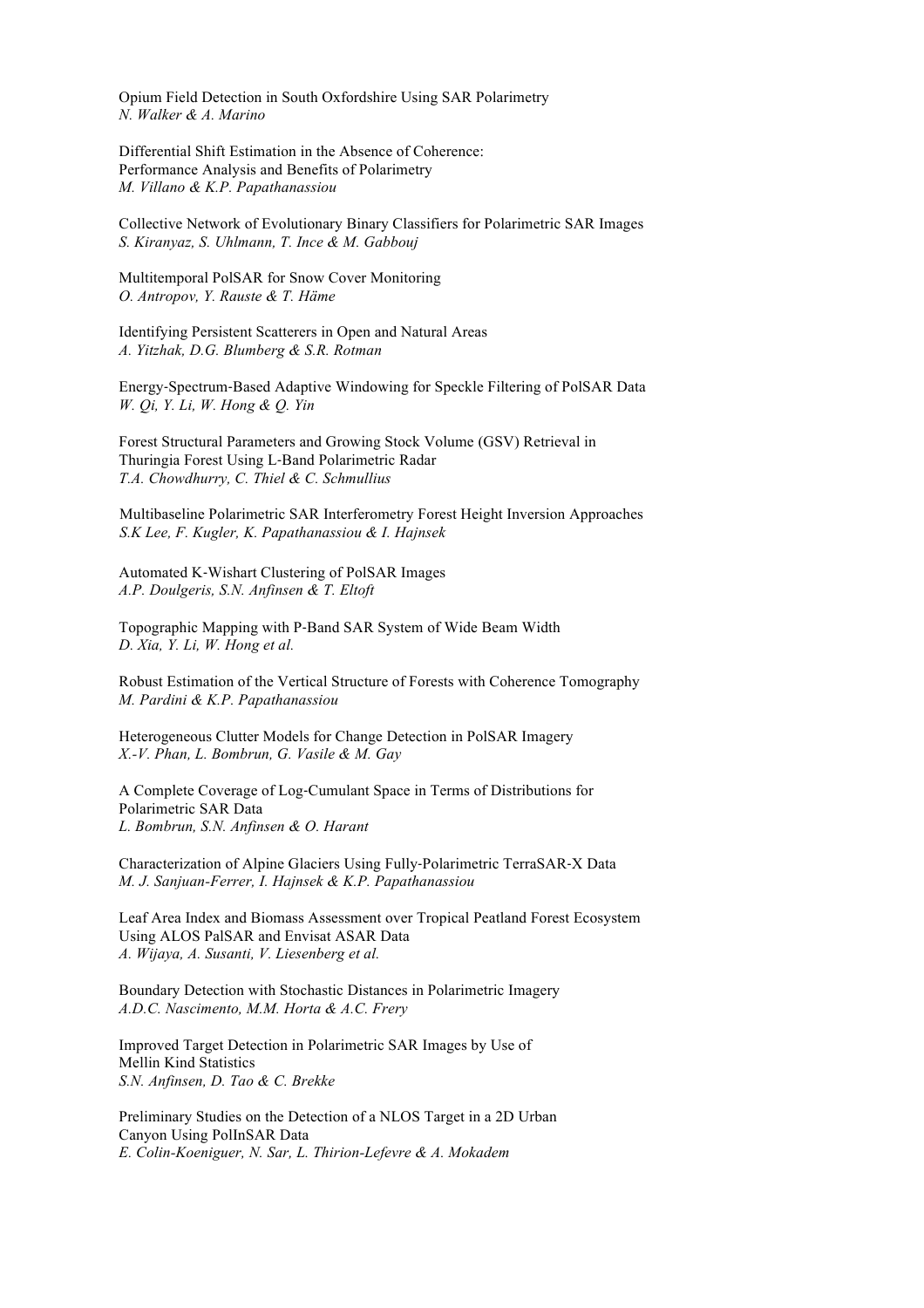Identification of Structural Changes Caused by Weed Infection in Agriculture by Optical and Radar Data *G. Nádor, G. Surek, D. Fényes et al.*

Using Quad‐Pol and Single‐Pol RADARSAT‐2 Data for Monitoring Alpine and Outlet Antarctic Glaciers *O. Harant, E. Le Meur, G. Vasile et al.*

Characterizing the Back‐Scattering Properties of a Forest by Polarimetric SAR Tomography at L‐ and P‐Band *O. Frey & E. Meier*

COSMO SkyMed Dual‐Polarization Mode to Observe Gulf of Mexico Oil Spill *F. Nunziata, M. Migliaccio & A. Montuori*

Case Studies of Ship Classification from SAR Data Based on Polarimetric Scattering Characteristics§ *J. Yang, J. Wang, P. Chen & Q. Xiao*

TropiSCAT: A Polarimetric Scatterometer Experiment in Tropical Forests *T. Koleck, P. Borderies, F. Rocca et al.*

PolSAR Classification Based on the SIRV Model with a Region Growing Initialization *P. Formont, N. Trouvé, J.-P. Ovarlez et al.*

Urban Structure Orientation Angle Extraction Using RADARSAT2 Polarimetric Data *B. Souissi, M. Ouarzeddine & A. Belhadj-Aissa*

Supervised Land‐Cover Classification by ALOS/PALSAR Polarimetric Interferometry *M. Ohki & M. Shimada*

Spectral Graph Segmentation Using Probabilistic Boundaries for Polarimetric SAR Imagery in Urban Areas *W. He & O. Hellwich*

Mixture Models and Hidden Markov Models for Modeling High Resolution SAR Imagery of Urban Areas *W. He & O. Hellwich*

A New Approach for Estimating Sea Ice Thickness Using X‐ and C‐Band Space‐Borne Polarimetric SAR Data *J.-W. Kim, D.-j. Kim & B.J. Hwang*

A Multi‐Polarization Study on Ship Detection over X‐Band Full‐Resolution COSMO SkyMed SAR Data *M. Migliaccio, F. Nunziata, A. Sorrentino & G. Ferrara*

Annual Variability in Prairie Vegetation as Seen by SAR Polarimetry *J.R. Buckley*

Lossless and Sufficent Ψ – Invariant Decomposition of Random Target *R. Paladini, L. Ferro Famil, E. Pottier et al.*

A New Functional Expansion for Polarization Coherence Tomography *H. Zhang, P. Ma, C. Wang et al.*